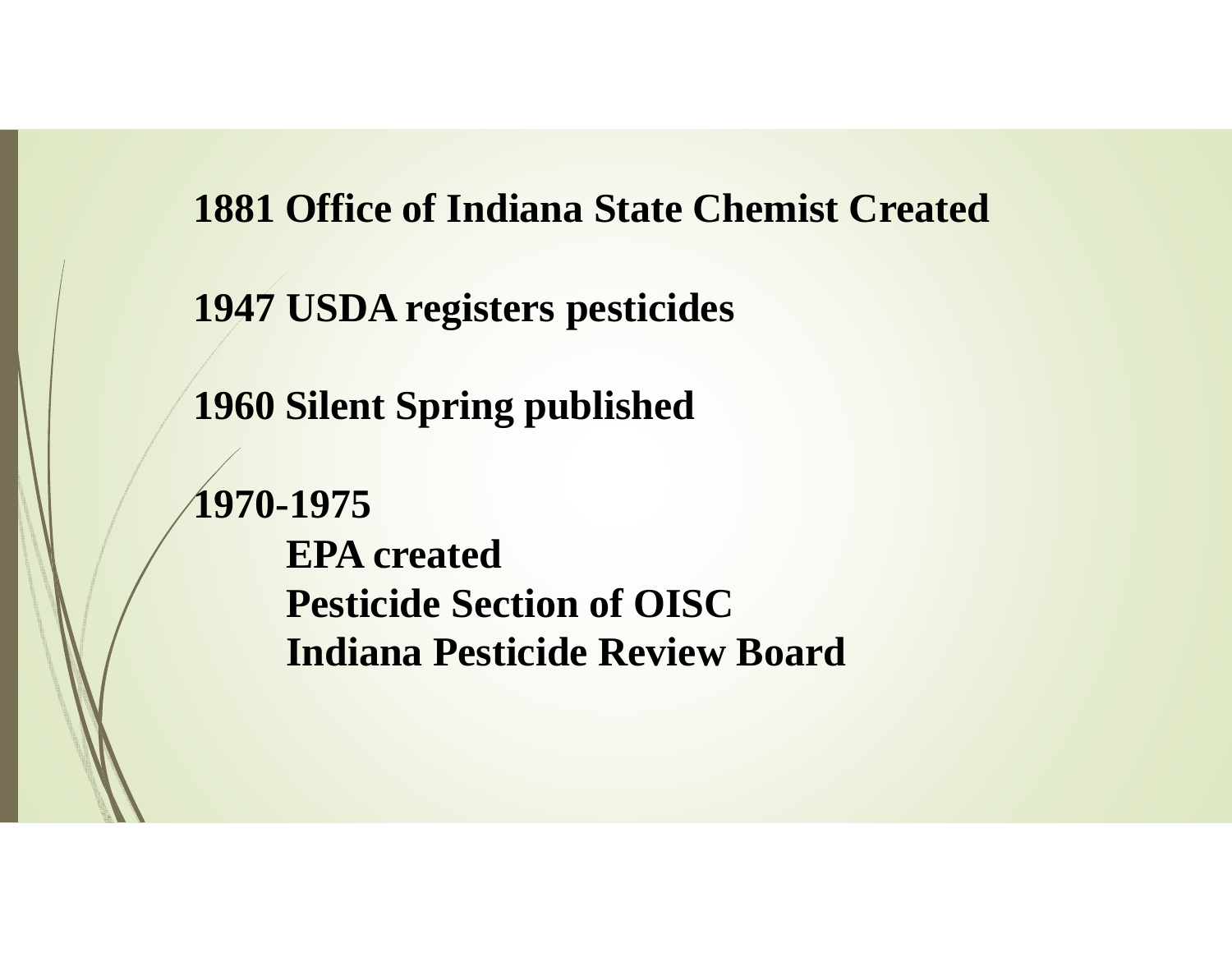- **John Osmun, first PPP coordinator**
- **Purdue Pesticide Programs created**
- **Purdue extension given responsibilities for pesticide training**
- **Private applicator training in each county conducted by county educators**
- **State-wide training session for all commercial categories**

- **Continuing education for commercial applicators initiated**
- **Andrew Martin and Arlene Blessing hired by PPP**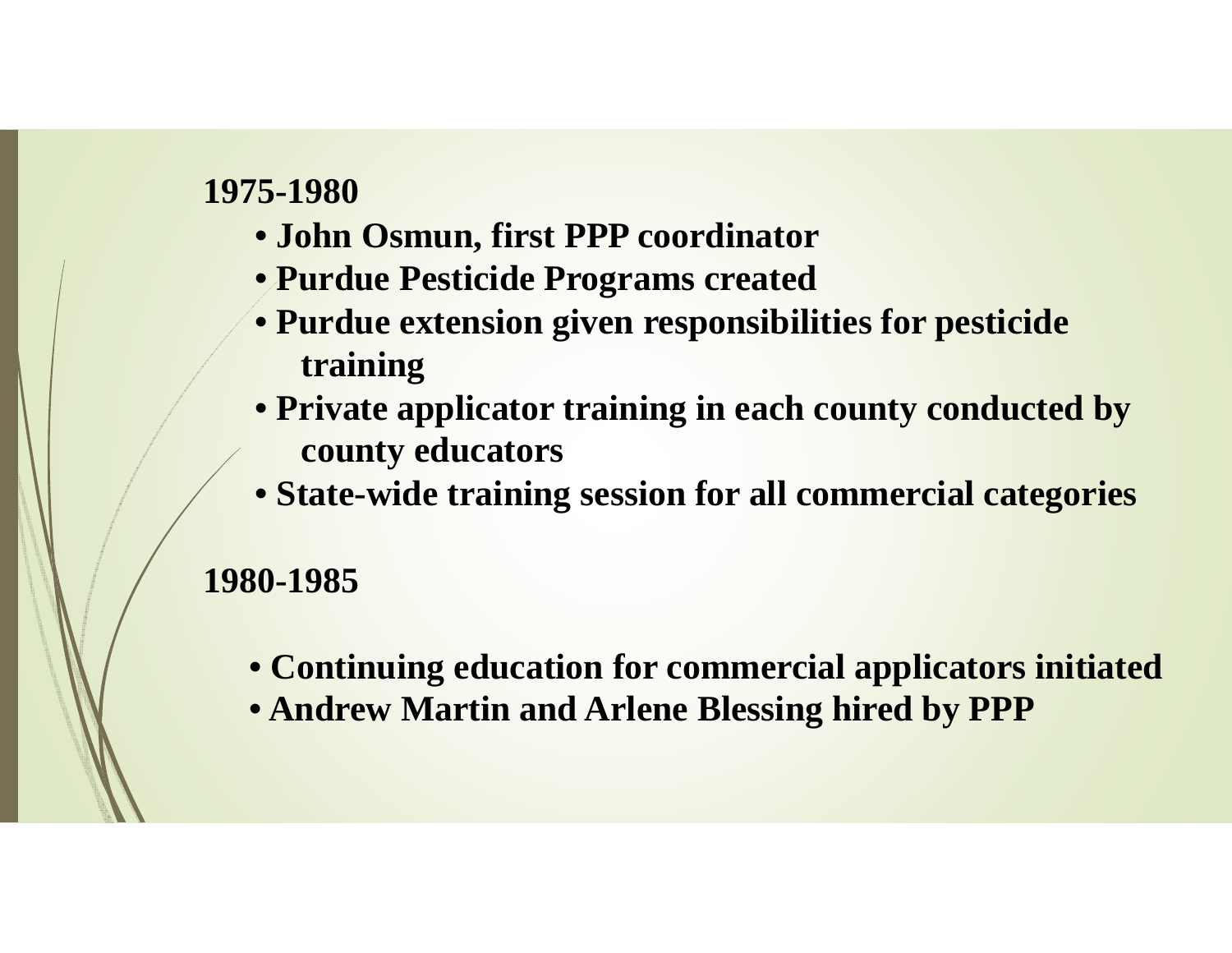**• First bound manual for private applicator certification**

- **Core manual**
- **Fred Whitford, fourth PPP coordinator**
- **OISC fines directed to PPP**
- **First extension presentation to aerial applicators**
- **First bound manual for commercial applicators**
- **First PPP extension publications**
- **Graduate student committees**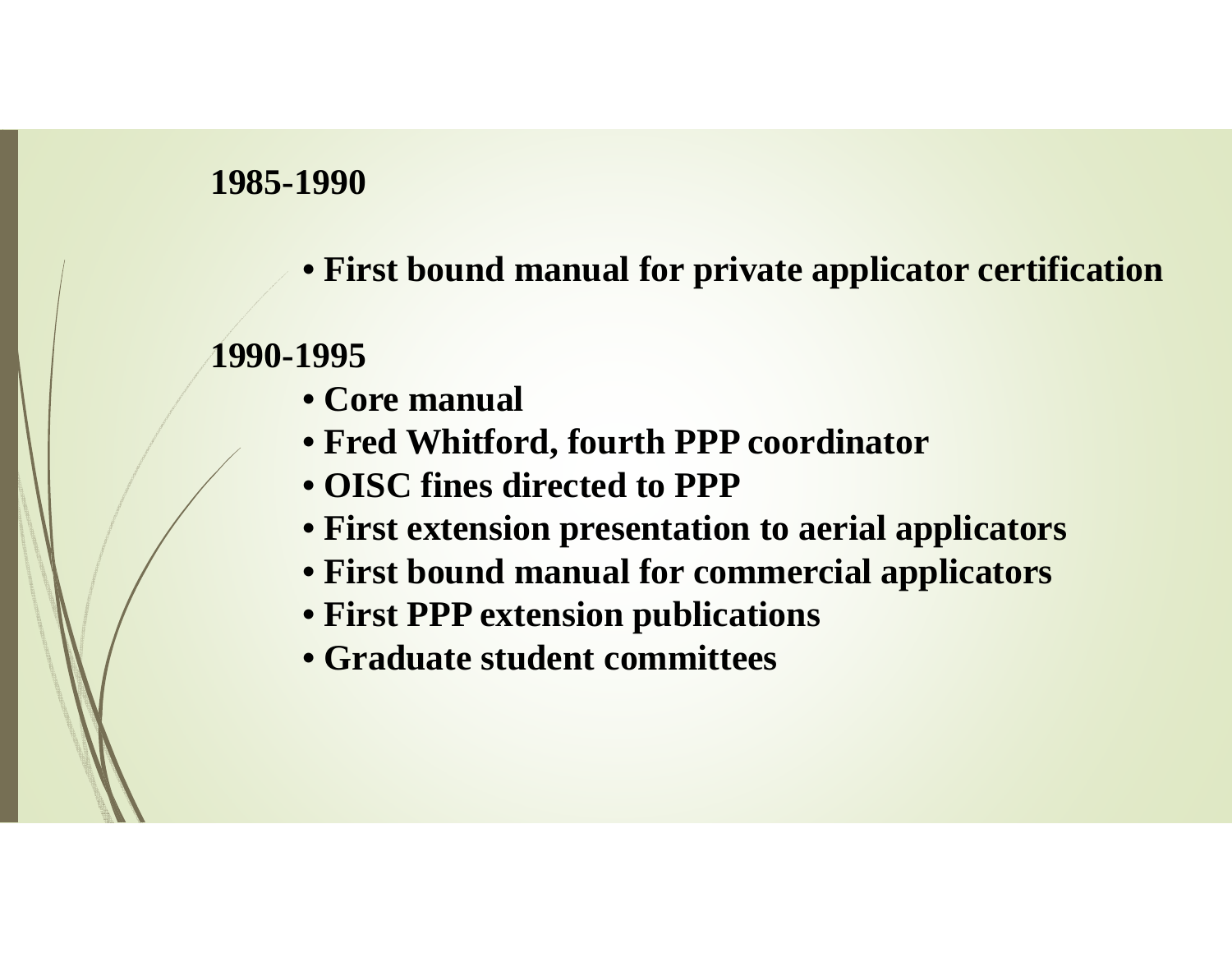- **Cindy Myers**
- **First environmental and safety audits**
- **First international outreach efforts**
- **Purdue Structural Pest Control Training Center**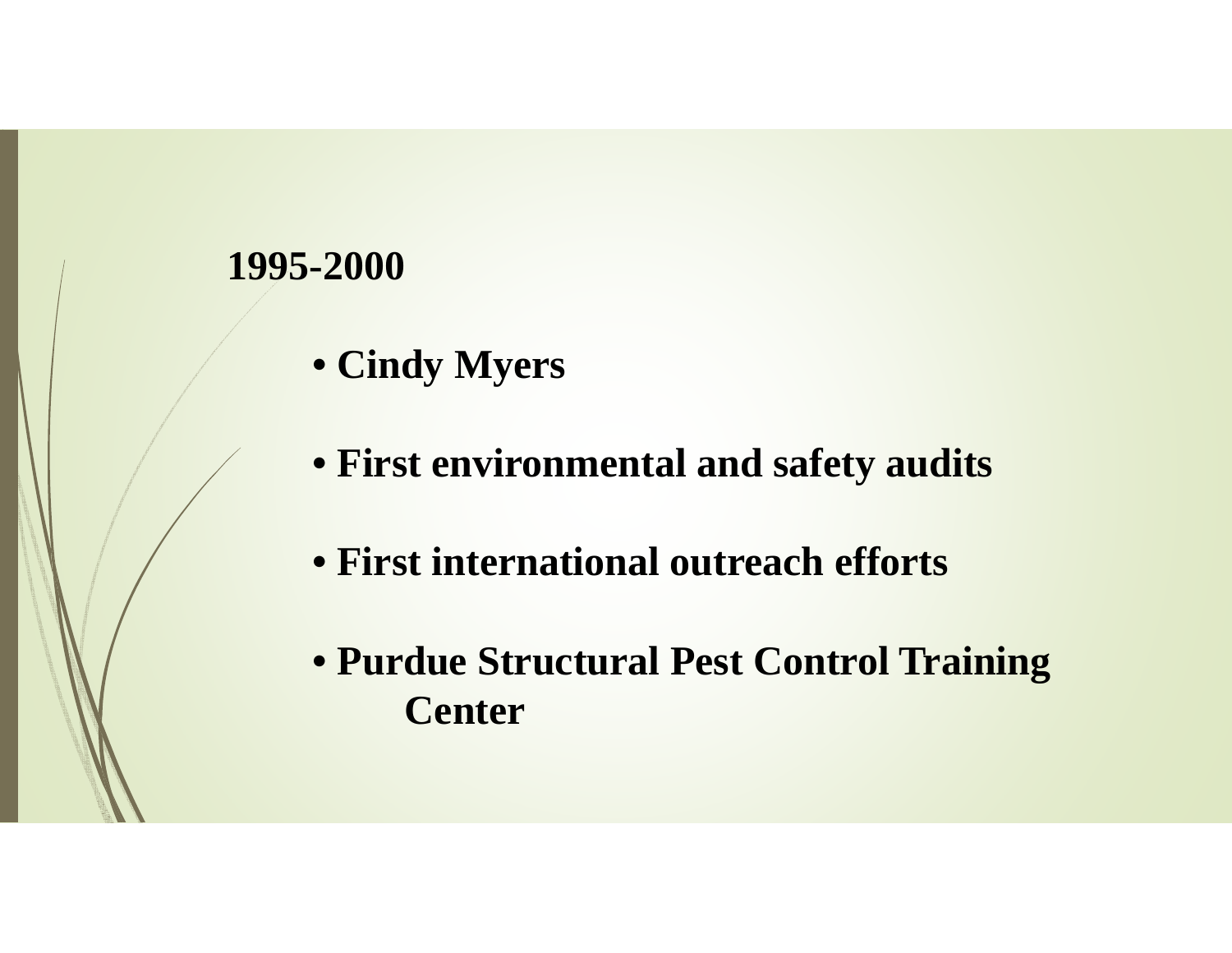- **Cheri Janssen**
- **Farmers offered recertification instead of testing (PARP)**
- **Year-round core training initiated**
- **Turf 2-day experience class**
- **First of seven books published**

- **Product registration fees**
- **Test development process instigated for Cat. 14**
- **Category 14 training statewide**
- **Moved PPP support to education store**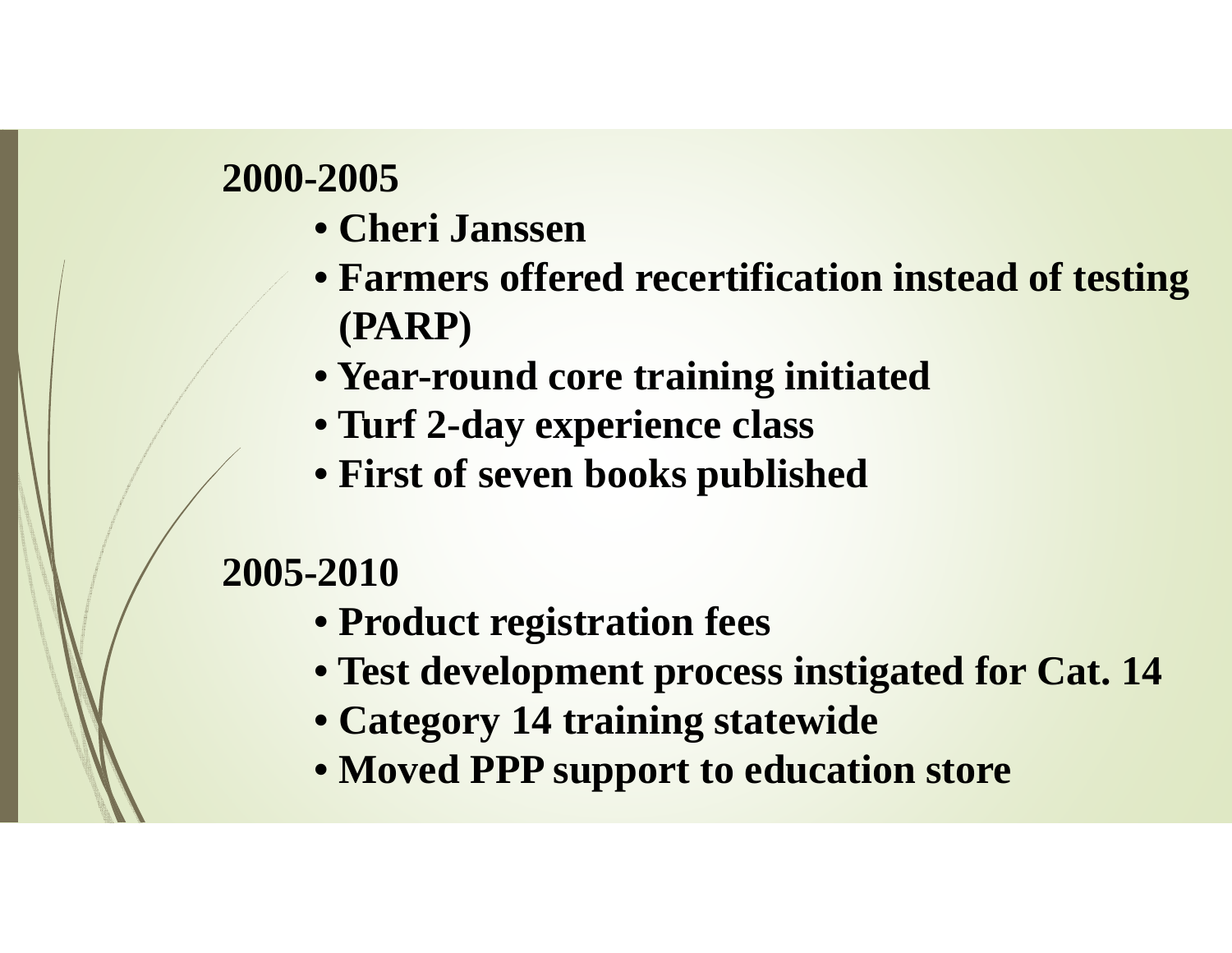## **2010-2015• Fertilizer fines**

- **Coordinator changed to Director and Clinical Engagement Professor**
- **Research/extension publication**
- **Farm funding for educational equipment**
- **Updated PPP website**
- **Powerpoint, videos, phone-ready**
- **Jeff Stouppe, E-learning Specialist**